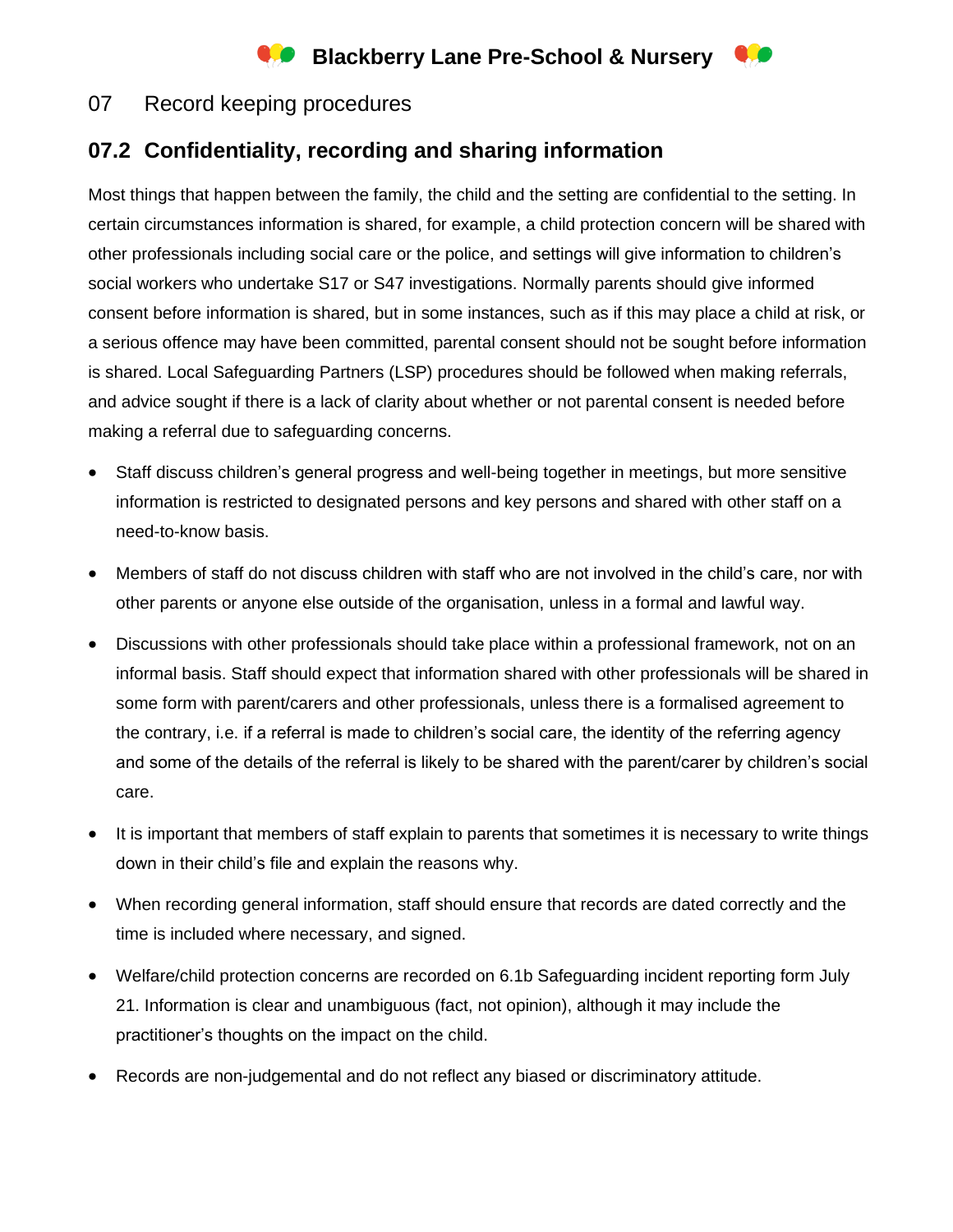- Not everything needs to be recorded, but significant events, discussions and telephone conversations must be recorded at the time that they take place.
- Recording should be proportionate and necessary.
- When deciding what is relevant, the things that cause concern are recorded as well as action taken to deal with the concern. The appropriate recording format is filed within the child's file.
- Information shared with other agencies is done in line with these procedures.
- Where a decision is made to share information (or not), reasons are recorded.
- Staff may use a computer to type reports, or letters. Where this is the case, the typed document is deleted from the computer and only the hard copy is kept.
- Electronic copy is downloaded onto a disc, labelled with the child's name and stored in the child's file. No documents are kept on a hard drive because computers do not have facilities for confidential user folders.
- The setting is registered with the Information Commissioner's Office (ICO). Staff are expected to follow guidelines issued by the ICO, at <https://ico.org.uk/for-organisations/guidance-index/>
- Additional guidance in relation to information sharing about adults is given by the Social Care Institute for Excellence, at [www.scie.org.uk/safeguarding/adults/practice/sharing-information](http://www.scie.org.uk/safeguarding/adults/practice/sharing-information)
- Staff should follow guidance including Working Together to Safeguard Children (DfE 2018); Information Sharing: Advice for Practitioners Providing Safeguarding Services to Children, Young People, Parents and Carers 2018 and What to do if you're Worried a Child is Being Abused (HMG 2015)

### **Confidentiality definition**

- Personal information of a private or sensitive nature, which is not already lawfully in the public domain or readily available from another public source, and has been shared in a relationship, where the person giving the information could reasonably expect it would not be shared with others.
- Staff can be said to have a 'confidential relationship' with families. Some families share information about themselves readily; members of staff need to check whether parents regard this information as confidential or not.
- Parents sometimes share information about themselves with other parents as well as staff; the setting cannot be held responsible if information is shared beyond those parents whom the person has confided in.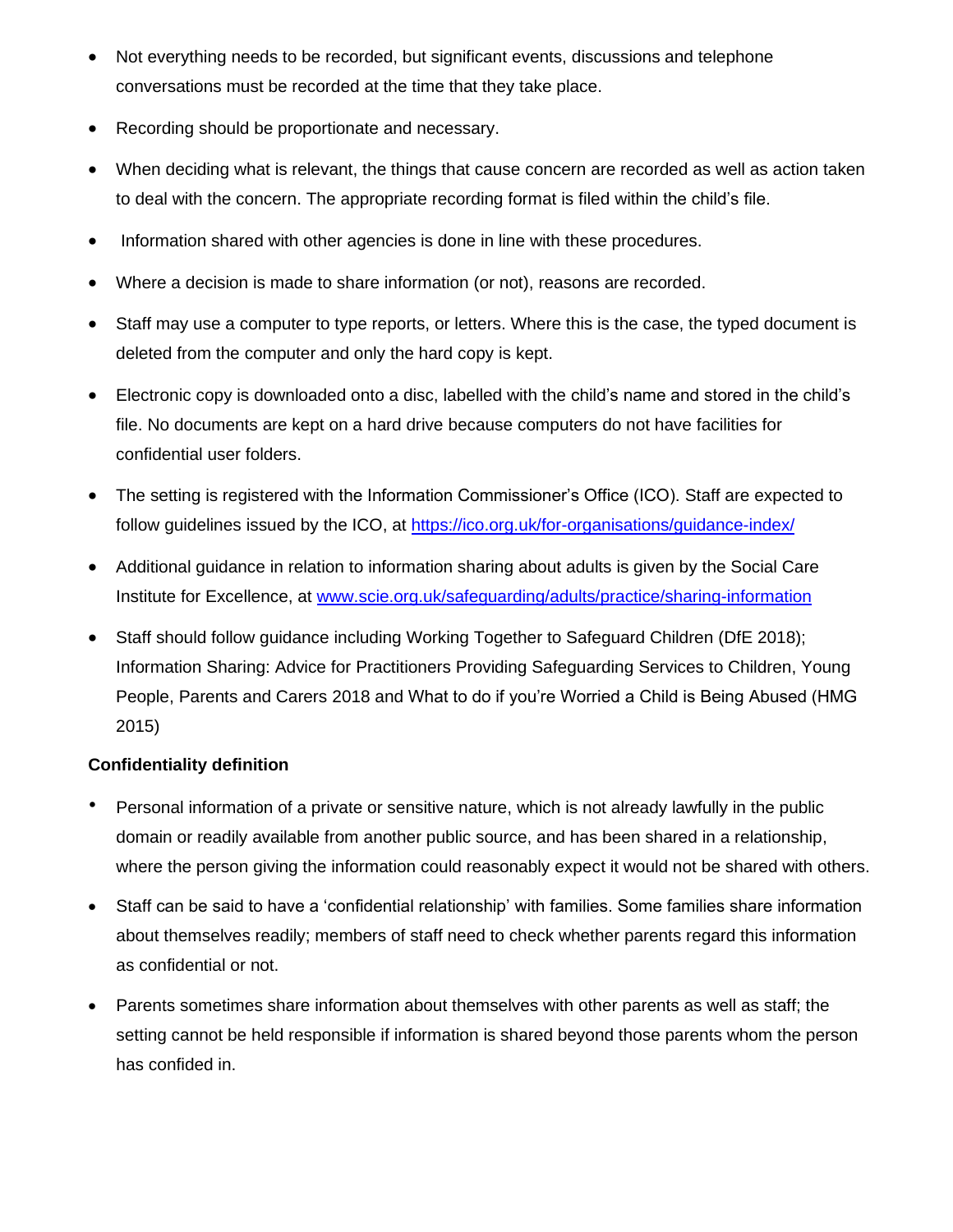- Information shared between parents in a group is usually bound by a shared agreement that the information is confidential and not discussed outside. The setting manager is not responsible should that confidentiality be breached by participants.
- Where third parties share information about an individual; staff need to check if it is confidential, both in terms of the party sharing the information and of the person whom the information concerns.
- Information shared is confidential to the setting.
- Practitioners ensure that parents/carers understand that information given confidentially will be shared appropriately within the setting (for instance with a designated person, during supervision) and should not agree to withhold information from the designated person or their line manager.

### **Breach of confidentiality**

- A breach of confidentiality occurs when confidential information is not authorised by the person who provided it, or to whom it relates, without lawful reason to share.
- The impact is that it may put the person in danger, cause embarrassment or pain.
- It is not a breach of confidentiality if information was provided on the basis that it would be shared with relevant people or organisations with lawful reason, such as to safeguard an individual at risk or in the public interest, or where there was consent to the sharing.
- Procedure 07.1 Children's records and data protection must be followed.

### *Exception*

- GDPR enables information to be shared lawfully within a legal framework. The Data Protection Act 2018 balances the right of the person about whom the data is stored with the possible need to share information about them.
- The Data Protection Act 2018 contains "safeguarding of children and individuals at risk" as a processing condition enabling "special category personal data" to be processed and to be shared. This allows practitioners to share without consent if it is not possible to gain consent, if consent cannot reasonably be gained, or if gaining consent would place a child at risk.
- Confidential information may be shared without authorisation either from the person who provided it or to whom it relates, if it is in the public interest and it is not possible or reasonable to gain consent or if gaining consent would place a child or other person at risk. The Data Protection Act 2018 enables data to be shared to safeguard children and individuals at risk. Information may be shared to prevent a crime from being committed or to prevent harm to a child, Information can be shared without consent in the public interest if it is necessary to protect someone from harm,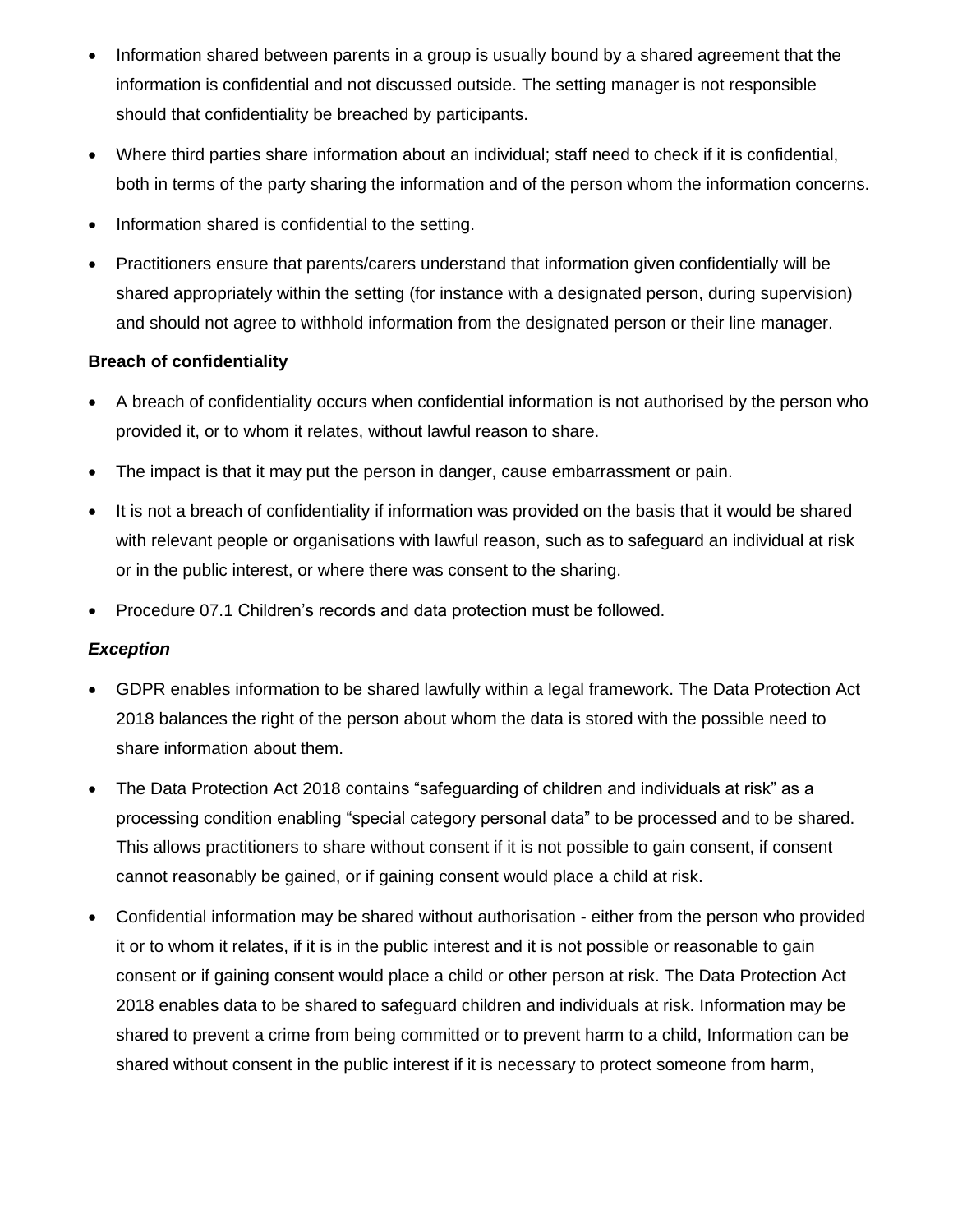prevent or detect a crime, apprehend an offender, comply with a Court order or other legal obligation or in certain other circumstances where there is sufficient public interest.

- Sharing confidential information without consent is done only in circumstances where consideration is given to balancing the needs of the individual with the need to share information about them.
- When deciding if public interest should override a duty of confidence, consider the following:
	- is the intended disclosure appropriate to the relevant aim?
	- what is the vulnerability of those at risk?
	- is there another equally effective means of achieving the same aim?
	- is sharing necessary to prevent/detect crime and uphold the rights and freedoms of others?
	- is the disclosure necessary to protect other vulnerable people?

The decision to share information should not be made as an individual, but with the backing of the designated person who can provide support, and sometimes ensure protection, through appropriate structures and procedures.

### **Obtaining consent**

Consent to share information is not always needed. However, it remains best practice to engage with people to try to get their agreement to share where it is appropriate and safe to do so.

Using consent as the lawful basis to store information is only valid if the person is fully informed and competent to give consent and they have given consent of their own free will, and without coercion from others, Individuals have the right to withdraw consent at any time.

You should not seek consent to disclose personal information in circumstances where:

- someone has been hurt and information needs to be shared quickly to help them
- obtaining consent would put someone at risk of increased harm
- obtaining consent would prejudice a criminal investigation or prevent a person being questioned or caught for a crime they may have committed
- the information must be disclosed regardless of whether consent is given, for example if a Court order or other legal obligation requires disclosure

### **NB. The serious crimes indicated are those that may harm a child or adult; reporting confidential information about crimes such as theft or benefit fraud are not in this remit.**

• Settings are not obliged to report suspected benefit fraud or tax evasion committed by clients, however, they are obliged to tell the truth if asked by an investigator.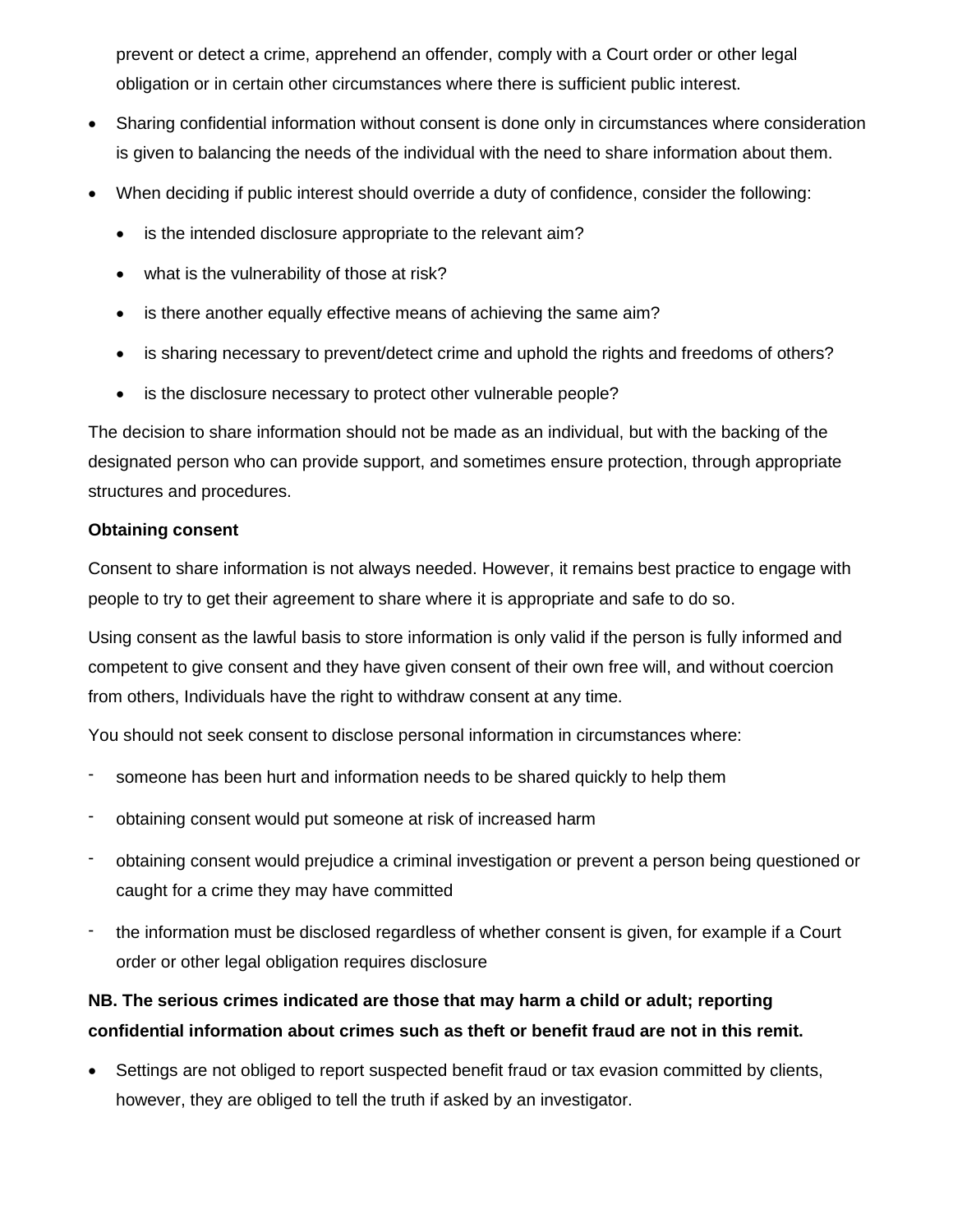• Parents who confide that they are working while claiming should be informed of this and should be encouraged to check their entitlements to benefits, as they it may be beneficial to them to declare earnings and not put themselves at risk of prosecution.

### **Consent**

- Parents share information about themselves and their families. They have a right to know that any information they share will be regarded as confidential as outlined in 07.1a Privacy notice. They should also be informed about the circumstances, and reasons for the setting being under obligation to share information.
- Parents are advised that their informed consent will be sought in most cases, as well as the circumstances when consent may not be sought, or their refusal to give consent overridden.
- Where there are concerns about whether or not to gain parental consent before sharing information, for example when making a Channel or Prevent referral the setting manager must inform their line manager for clarification before speaking to parents
- Consent must be informed that is the person giving consent needs to understand why information will be shared, what will be shared, who will see information, the purpose of sharing it and the implications for them of sharing that information.

### **Separated parents**

- Consent to share need only be sought from one parent. Where parents are separated, this would normally be the parent with whom the child resides.
- Where there is a dispute, this needs to be considered carefully.
- Where the child is looked after, the local authority, as 'corporate parent' may also need to be consulted before information is shared.

### **Age for giving consent**

- A child may have the capacity to understand why information is being shared and the implications. For most children under the age of eight years in a nursery or out of school childcare context, consent to share is sought from the parent, or from a person who has parental responsibility.
- Young persons (16-19 years) are capable of informed consent. Some children from age 13 onwards may have capacity to consent in some situations. Where they are deemed not to have capacity, then someone with parental responsibility must consent. If the child is capable and gives consent, this may override the parent's wish not to give consent.